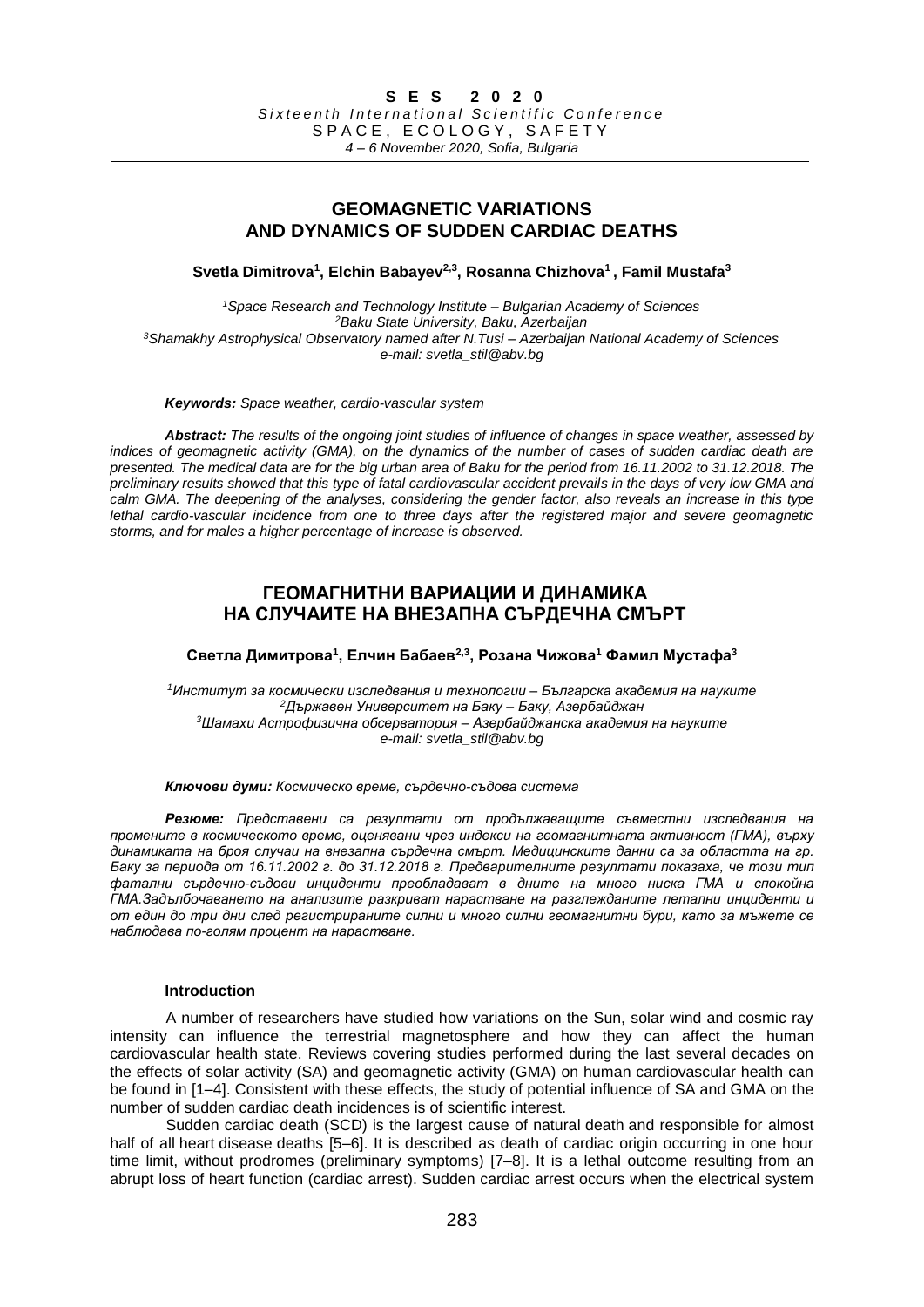to the heart malfunctions and suddenly becomes very irregular. The heart beats dangerously fast. The ventricles may flutter or quiver (ventricular fibrillation), and blood is not delivered to the body. Death follows unless emergency treatment is begun immediately. The incidence of SCD increases with age in both men and women [9–10].

In this study we investigated the potential effects of GMA variations of solar origin, estimated by geomagnetic indices, on SCD incidences, analyzing a period of 4670 days regarding medical data taken from middle-latitude geographical location. Data was analyzed taking into account gender factor.

### **Material and methods**

Daily medical database was created for deaths from all causes registered according to WHO standards in 22 Emergency and First Medical Aid Stations (EFMAS) spread on big urban area (the Absheron Peninsula located at middle latitudes  $(40^{\circ}23' \text{ N}, 49^{\circ}51' \text{ E})$ , including Baku capital city of Azerbaijan with more than 3 million inhabitants) as well as in the Central Emergency and First Medical Aid Station in Baku.

All emergency calls were subjected to the "cleaning" from deaths due to non-cardiovascular reasons, cancer, traffic/road and other accidents, suicide, stroke, etc., and remaining data (cardiovascular related deaths) were analysed. Deaths due to diagnosed acute myocardial infarction are not considered in this paper.

Time span covered by the data was from 16 November 2002 to 31 December 2018 with some gaps covering the following periods: 24.12.2008–01.01.2009; 01.01.2010–01.12.2012 and 01.11.2017–25.03.2018. In total, 5490 SCD cases were analyzed for 4670 days. The whole considered period corresponds to the period of socio-economic stability and rapid development in Azerbaijan.

Planetary *Ap*-index and daily disturbance storm time *Dst*-index were used to evaluate different effects of GMA. Data was handled from Goddard Space Flight Center, NASA's Space Physics Data Facility (SPDF):<https://omniweb.gsfc.nasa.gov/form/dx1.html>

The effect of GMA variations on SCD dynamics was studied by dividing both of the geomagnetic indices into six intervals to represent the level of GMA depending on the geomagnetic field variations (Table 1).

| GMA<br>Index $(nT)$ | 10<br>very low<br>GMA | quiet<br>GMA | weak<br>storm | Ш<br>moderate<br>storm | IV<br>major<br>storm | severe<br>storm |
|---------------------|-----------------------|--------------|---------------|------------------------|----------------------|-----------------|
| Dst                 | Dst $\geq 0$          | $(0 - 20)$   | [-20÷-50)     | $[-50 \div 100)$       | $[-100 \div 150)$    | Dst≤ -150       |
| Аp                  | Ap < 8                | $[8 - 15)$   | $(15 - 30)$   | $[30 + 50]$            | $[50 \div 100)$      | Ap $\geq 100$   |

Table 1. Gradation of GMA levels

Analysis of variance (ANOVA) was applied to check the significance of geomagnetic field intensity changes' effect on SCD dynamics. ANOVA, as a collection of statistical models and their associated estimation procedures (such as the "variation" among and between groups), used to analyse the differences among group means in a sample.

Factorial ANOVA (2-way) was applied to study gender effects.

Superposed epoch method was used to estimate SCD dynamics up to 3 days before ("-") and 3 days after ("+") changes of geomagnetic conditions.

### **Results**

The number of days with different GMA levels according to Ap- and Dst-index values and the respective number of SCD cases for the period under consideration are shown in Table 2.

As it was shown in our preliminary studies [11], analyses revealed statistically significant effect (probability p<0.05) of GMA variations estimated by Ap-index on all of the days preceding and following the geomagnetic storms except on the "0" day (the day of the occurrence of the storm) and statistically significant effect of GMA fluctuations considering Dst-index on -3<sup>rd</sup>, -2<sup>nd</sup>, +2<sup>nd</sup> and +3<sup>rd</sup> day.

Results obtained from ANOVA on the days of the geomagnetic storms occurrence were not statistically significant but revealed that the number of SCD cases were largest on the days of very low GMA activity regarding both Ap-index values and Dst-index values, and lowest on the days of highest GMA (severe storms) [11].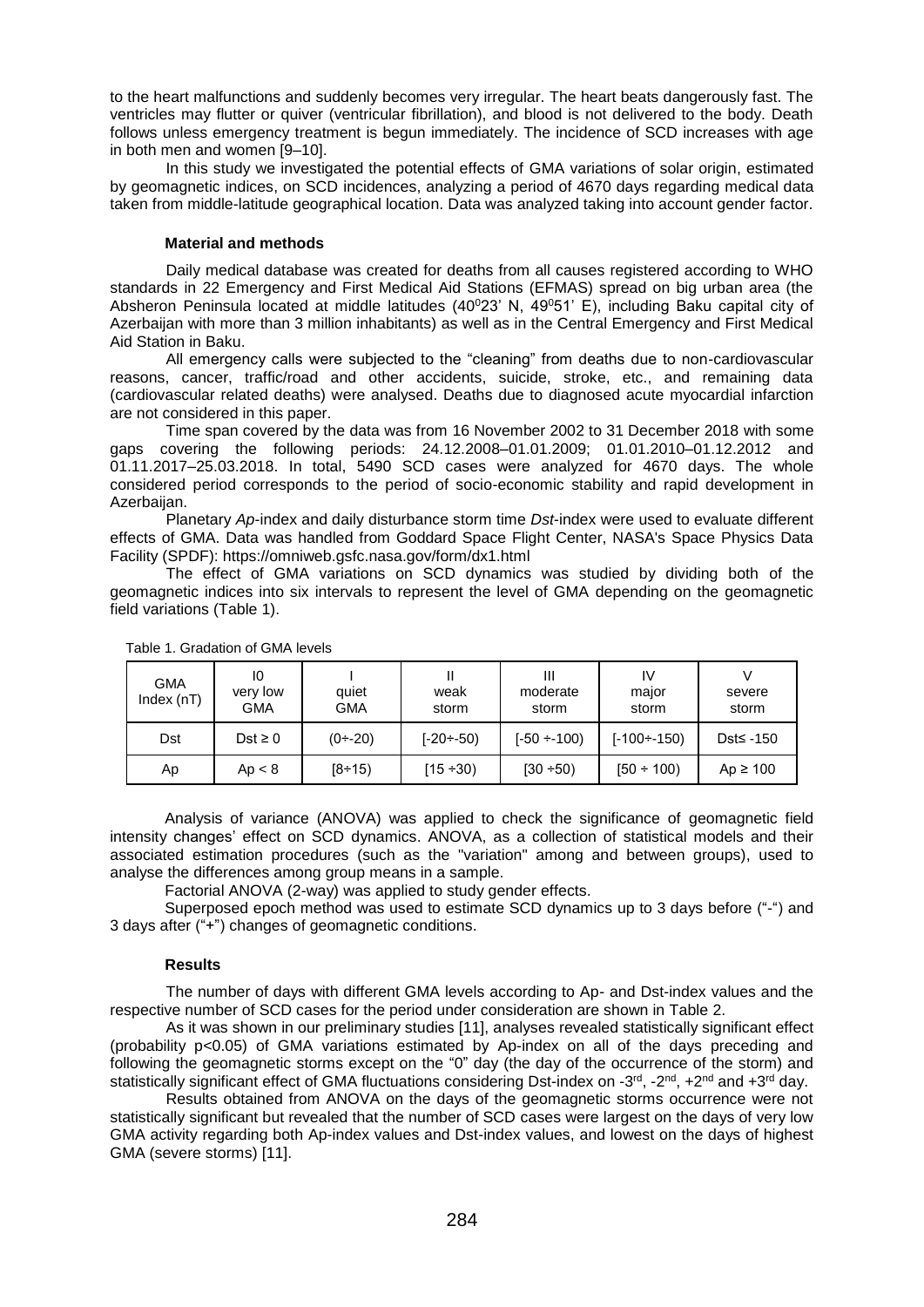Results from 2-way ANOVA revealed that males in general are more predisposed to SCD. However, both genders have similar trends in SCD dynamics on the days of sharp GMA intensity variations. For both males and females SCD incidences decrease on the days of GMA increment irrespectively of GMA index: Ap-index (Fig. 1) or Dst-index (Fig.2).

| Parameters         |             | Ap         | <b>Dst</b> |            |
|--------------------|-------------|------------|------------|------------|
| <b>GMA Levels</b>  | <b>Days</b> | <b>SCD</b> | Days       | <b>SCD</b> |
| 10 very low GMA    | 2585        | 3078       | 1191       | 1429       |
| I quiet GMA        | 1152        | 1358       | 2485       | 2931       |
| II weak storm      | 681         | 779        | 856        | 990        |
| III moderate storm | 181         | 203        | 114        | 120        |
| IV major storm     | 54          | 56         | 16         | 18         |
| V severe storm     | 17          | 16         | 8          | 2          |

Table 2. Number of days for the different GMA levels and SCD





Fig. 1. GMA effect, estimated by Ap-index, on SCD number regarding gender (±95% CI)



Superposed epoch method was used and Fig. 3 shows SCD number for the different GMA levels regarding Ap-index from -3<sup>rd</sup> to +3<sup>rd</sup> day. The largest number of SCD cases was on and around the days of very low GMA and quiet GMA. SCD number was less around the days of geomagnetic storms in comparison to I0 and I GMA levels. One can see on the Fig. 3 that despite the increase of fatal incidences on the days of major (IV GMA level) and severe (V GMA level) geomagnetic storms development ("0" day) and on the second day after them, the number of SCD remained less in comparison to the periods of very low GMA and quiet GMA.

Similar dynamics of SCD number was revealed taking into consideration Dst-index (Fig. 4). The difference was an increase of SCD on  $+2^{nd}$  and  $+3^{rd}$  day of major geomagnetic storms (IV GMA level).

Further analyses were performed to study reactions of both genders to geomagnetic storms on days preceding and following different levels of GMA variations.

Fig. 5. and Fig. 6 show the dynamics in SCD incidence for males on days before, during and after GMA variations considering respectively Ap- and Dst-index. Results revealed 30% increase in incidences of SCDs in males on second day after severe geomagnetic storms, estimated by Ap-index (Fig. 5). With regard to the Dst-index, an increase in the number of SCD cases was found on the second day after the registered major geomagnetic storms by 47% and by 90% on the second day after the registered severe storms.

The dynamics of SCD incidences in females on days around geomagnetic storms is shown in Fig. 7 (taking into account Ap-index) and Fig. 8 (considering Dst-index). The results showed an increase in the number of incidences in women by 18% on the second day after major storms and by 38% on the third day after severe storms, assessed by Ap-index. Regarding the Dst-index, there was an increase in the cases on the first and third day after major storms by 20% and 40%, respectively.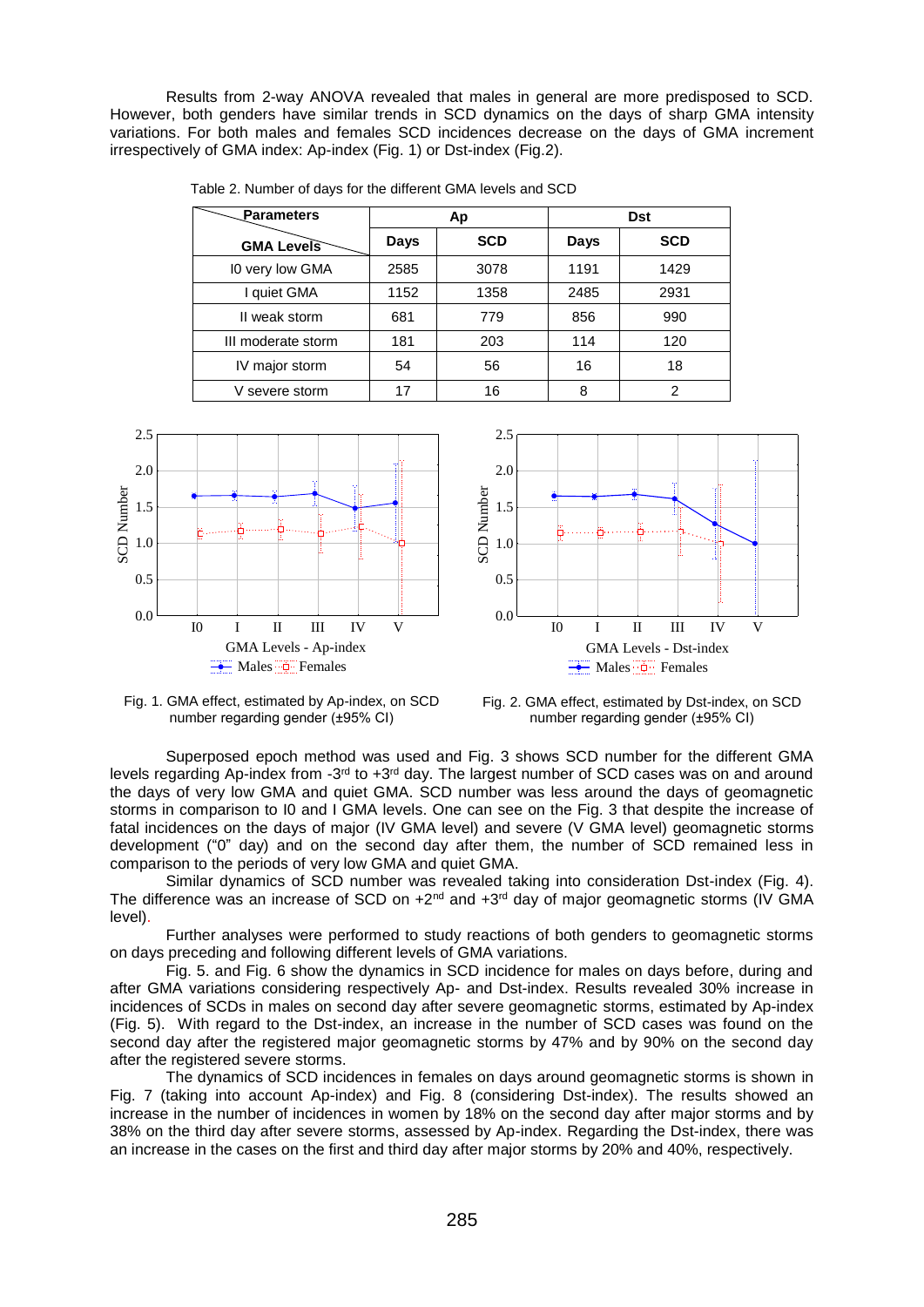

Fig. 3. GMA effect, estimated by Ap-index, on SCD number before, during and after geomagnetic storms



Fig. 5. GMA effect, estimated by Ap-index, on SCD number in males before, during and after geomagnetic storms



Fig. 7. GMA effect, estimated by Ap-index, on SCD number in females before, during and after geomagnetic storms



Fig. 4. GMA effect, estimated by Dst-index, on SCD number before, during and after geomagnetic storms



Fig. 6. GMA effect, estimated by Dst-index, on SCD number in males before, during and after geomagnetic storms